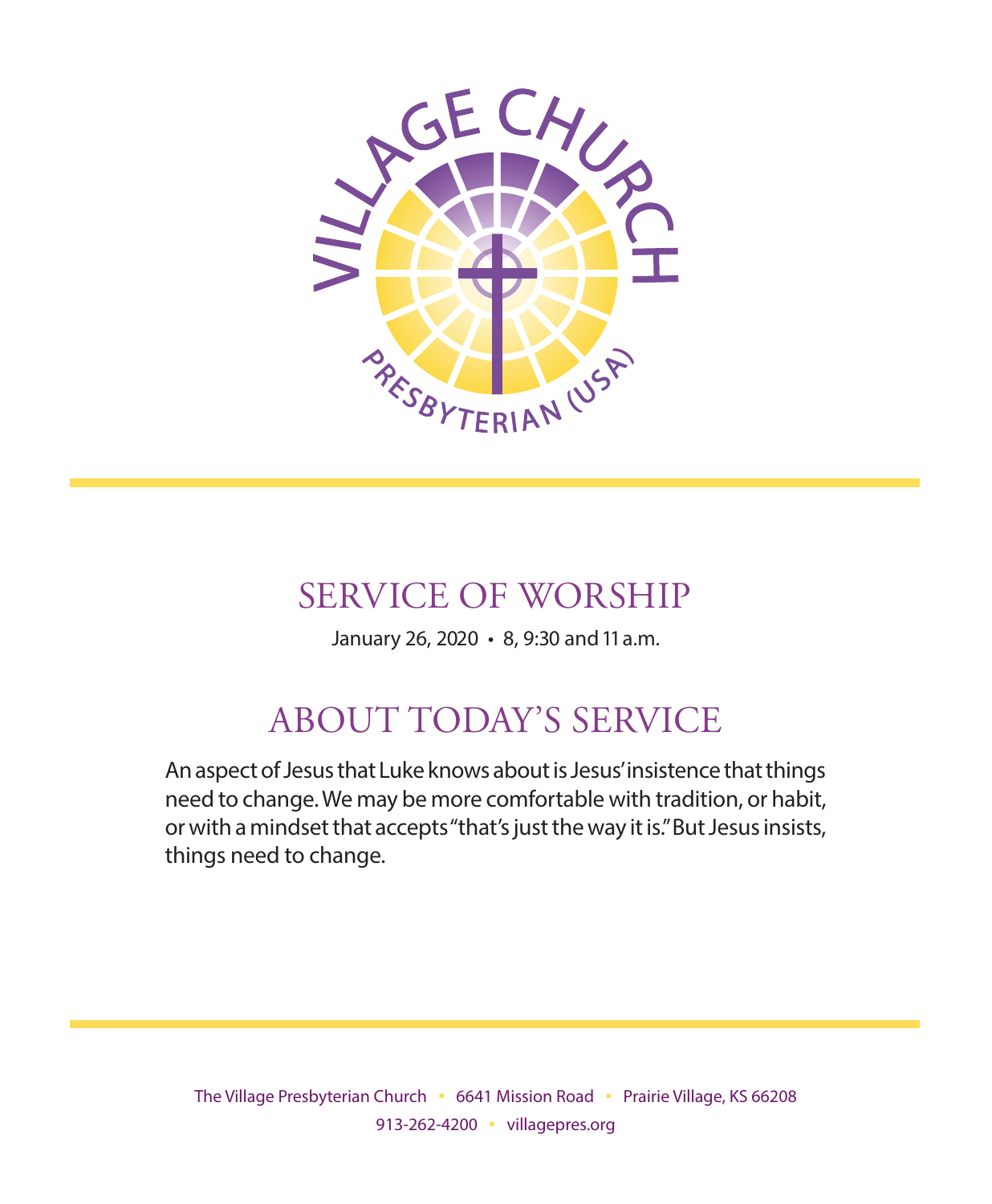## GOD'S PEOPLE GATHER

Prelude *Allegretto* (8 a.m.) by Felix Mendelssohn

> *Appalachian Hymnsong* (9:30, 11 a.m.) by Kevin Paul; Village Brass

Call to Worship Rev. Melanie Hardison

Words of Welcome Rev. Tom Are, Jr.

Scout Sunday (9:30 a.m.) Tom Pistorius

This is the day the Lord has made. Let us rejoice and be glad in it.

**For this day is a new day, a holy day, a day of fresh beginnings.**

**The grace of God is always making things new.**

\*Hymn, No. 610 *O For a Thousand Tongues to Sing* **AZMON** 

\*Prayer of Confession

**God of unending patience, There is so much that has gone wrong in the world. There is so much that has gone wrong in us. We yearn for things to be better in both.** 

**By your Spirit, empower us to begin with ourselves.** (Silent prayer)

\*Assurance of God's Grace

\*Response (from Hymn, No. 582)

**Glory to God, whose goodness shines on me, And to the Son, whose grace has pardoned me, And to the Spirit, whose love has set me free. As it was in the beginning, is now and ever shall be. Amen.**

\*Passing of the Peace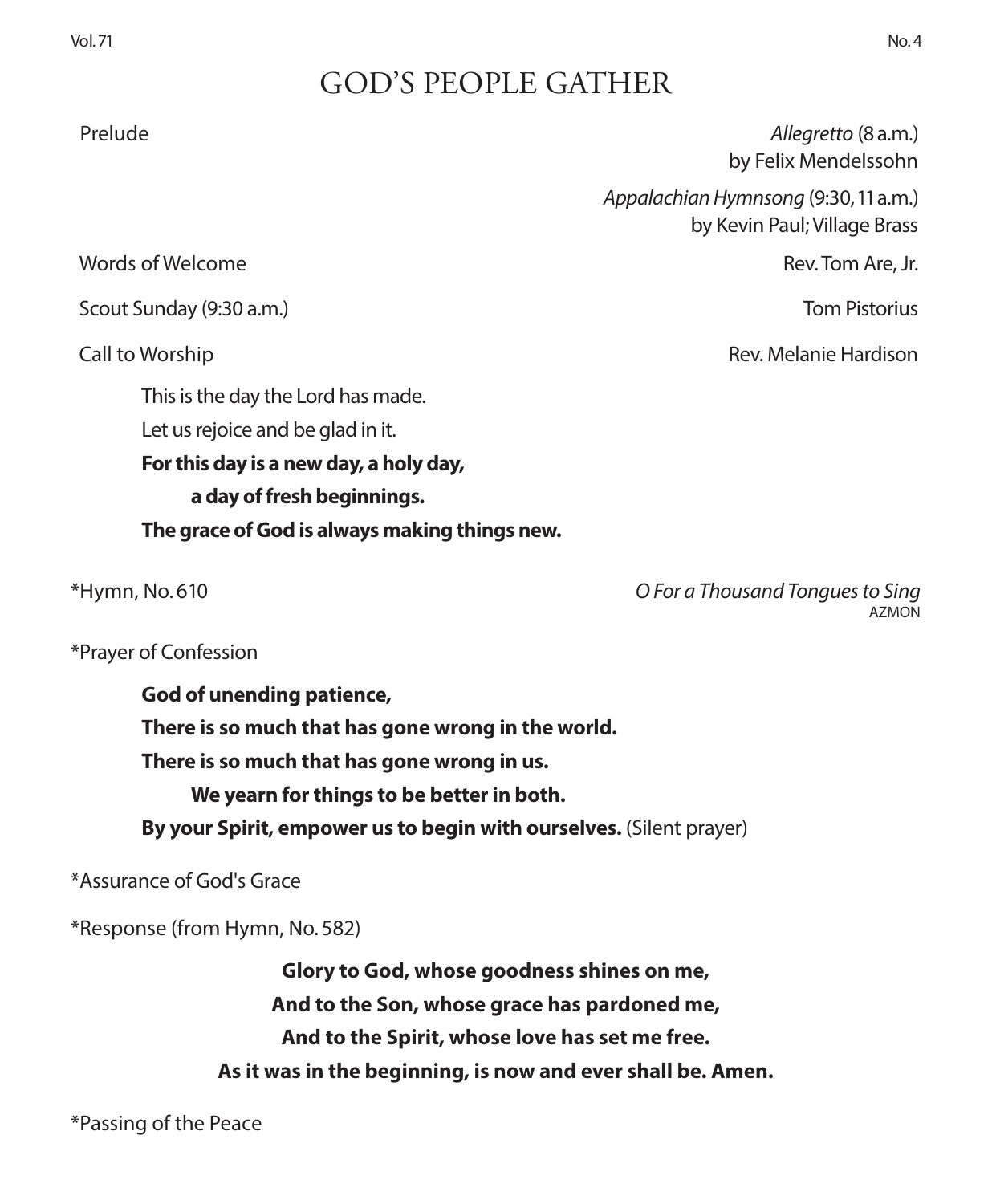## PROCLAMATION OF THE WORD

Prayer for Illumination **Bruce Williams (8 a.m.)** Bruce Williams (8 a.m.) Sarah Dornbusch (9:30 a.m.) Beth Winetroub (11 a.m.)

Scripture Reading Luke 4:16-20 (pg. 936)

Call to Prayer (from Hymn, No. 288)

### **Spirit of the living God, fall afresh on me. Spirit of the living God, fall afresh on me. Melt me; mold me; fill me; use me. Spirit of the living God, fall afresh on me.**

Prayers of the People and the Lord's Prayer

**Our Father, who art in heaven, hallowed be thy name.**

**Thy kingdom come, thy will be done, on earth as it is in heaven.**

**Give us this day our daily bread;**

**and forgive us our debts, as we forgive our debtors;**

**and lead us not into temptation, but deliver us from evil.**

 **For thine is the kingdom and the power and the glory, forever. Amen.**

 Anthem *I Want Jesus To Walk With Me*  by Moses Hogan: Judy Bliss, soprano (8 a.m.) Rachel Priest, soprano (9:30, 11 a.m.); Village Choir

Scripture Reading Luke 10:25-37 (pg. 946)

Sermon **Example 3 In the** *Luke: The One From the Future* Rev. Tom Are, Jr.

## RESPONSE TO THE WORD

\*Affirmation of Faith, from *A Declaration of Faith*

**Jesus lived a truly human life. Jesus was what we are. He grew up in a family and a society troubled by the common problems of the world. His knowledge was limited by his time and place in history. He felt deeply the joy of friendship and the hurt of being rejected.**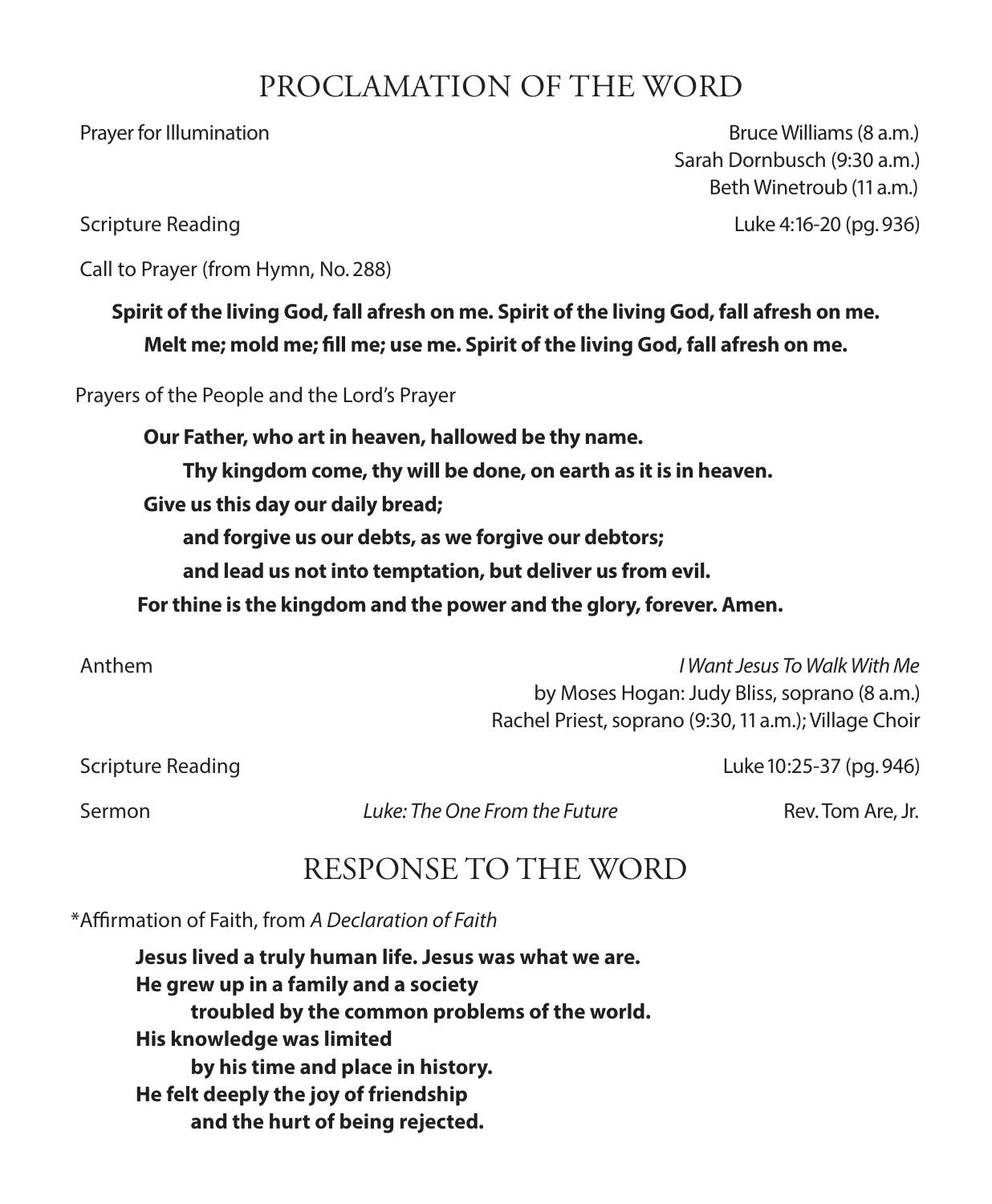**Jesus prayed,** 

**struggled with temptation,**

**knew anger,**

**and was subject to suffering and death.**

**He was like us in every way except sin.**

**Jesus was what we should be.**

**He served his Father with complete trust**

**and unwavering obedience.**

**He loved all kinds of people**

**and accepted their love.**

**In constant dependence upon the Holy Spirit, Jesus allowed no temptation or threat to keep him from loving God with his whole being**

**and his neighbor as himself.**

**We recognize in Jesus what God created us to be. He exposes our failure to live as he lived. He demonstrates the new humanity**

**God promises to give us through him.**

\*Hymn *Take My Hands*  by Adam Tice & Sally Ann Morris

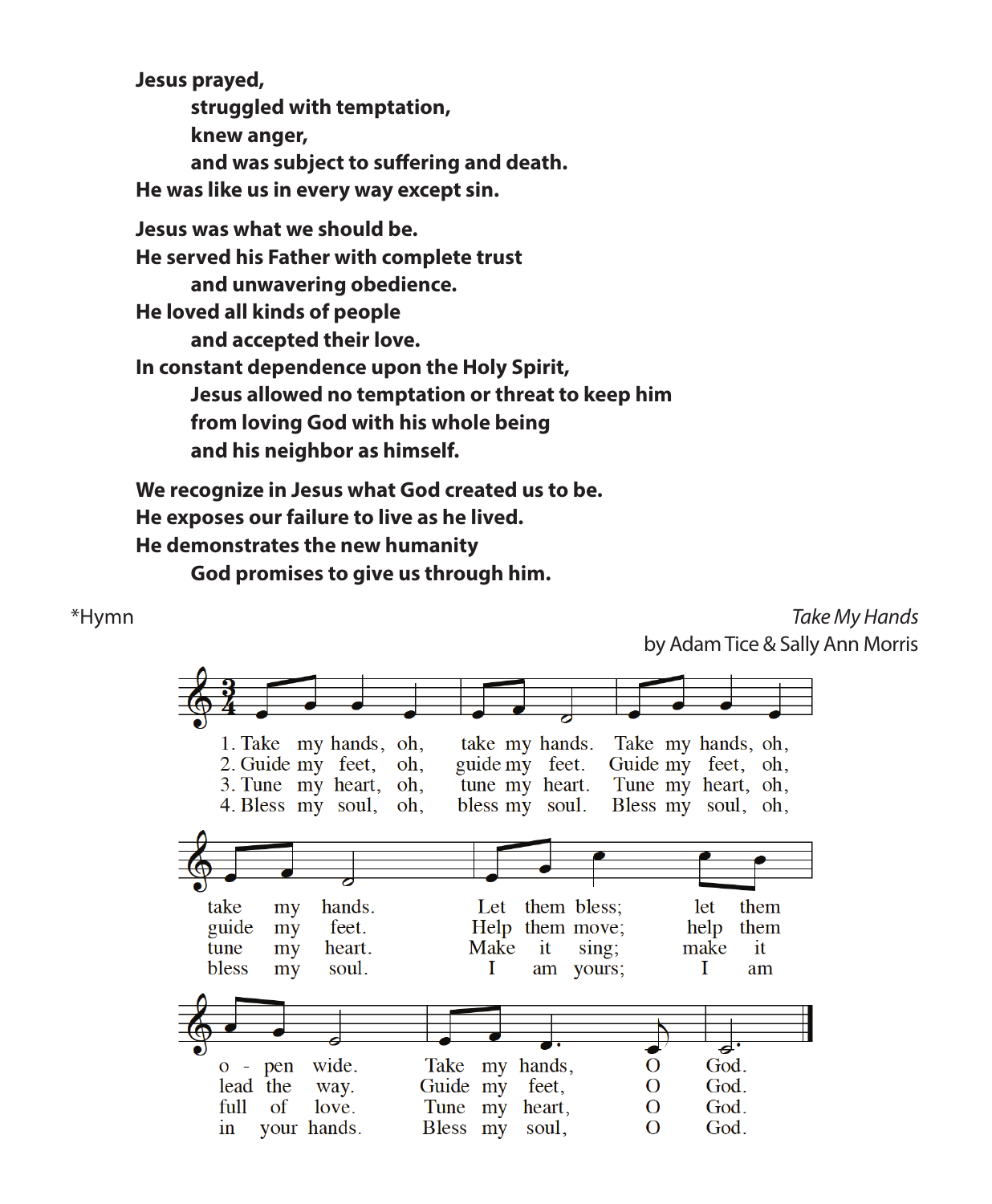Offertory *Ricercare* (8 a.m.) by Carson Cooman *How Great Thou Art* (9:30, 11 a.m.) arr. Keith Kunda; Village Brass

\*Response (from Hymn, No. 694)

**Great God of every blessing, of faithful, loving care, You are the fount of goodness, the daily bread we share. How can we hope to thank you? Our praise is but a start: Sincerely and completely I offer you my heart.**

\*Prayer of Dedication

\*Hymn, No. 772 *Live Into Hope*

\*Benediction

\**All who are able may stand ©* A-705103 for all hymns

TRURO

\*Benediction Response *Amen*  by John Rutter; Village Choir \*Postlude *O, For a Thousand Tongues to Sing* 

arr. Barbara Harbach

### A LOOK TOWARD NEXT SUNDAY. . .

Next Sunday we turn to the Gospel of John. Matthew, Mark and Luke are called the "synoptic" gospels, because they share so much in common they "look alike." John is different. He shares much that is not included in the synoptics. Yet, they all agree: Jesus Christ is God's son and our savior.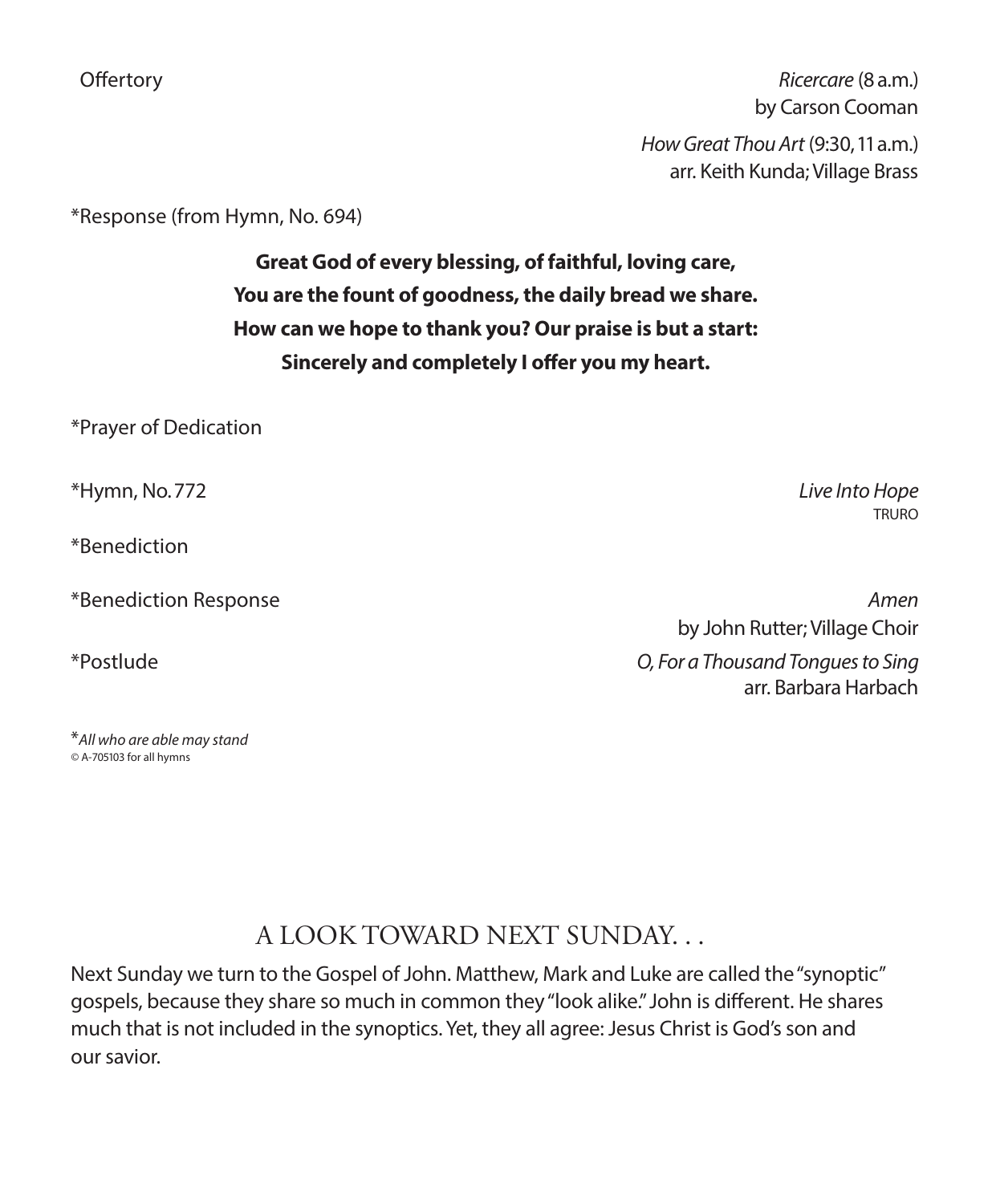### THE CHURCH'S BOOK (Week of January 27, 2020)

The following daily Bible readings were written by Rev. Melanie Hardison and are offered for your own personal devotion. You are invited to read the text, think about the reflection and questions and allow these to lead you in a time of prayer. Pray for your own journey of faith, pray for Village Church, pray for the community around you, and pray for all of creation.

### **Monday, Jan. 27 Jeremiah 1:4-10**

In this story the prophet Jeremiah experiences God calling him to be something more than Jeremiah believed he could be. At first Jeremiah resists, but God says "do not be afraid… for I am with you." In fact, over and over again in scripture we hear the words "do not be afraid." Have you ever trusted God to get through a situation in which you were afraid? How might you trust God now?

### **Tuesday, Jan. 28 Psalm 71:1-6**

The writer of this psalm entreats God to save, deliver, and rescue. God is described as a rock, a fortress, and a refuge. Although these metaphors for God are related, each is unique and points to different characterizations of God. Which metaphor for God appeals most to you: rock, fortress, or refuge? Why?

### **Wednesday, Jan. 29 1 Corinthians 13:1-13**

Often heard at weddings, Paul's words about love are familiar to most of us. Read this passage slowly today, contemplating each statement about love on its own. Do any phrases stand out to you? Which part of this text speaks most powerfully to you today?

### **Thursday, Jan. 30 Psalm 100**

This psalm of praise proclaims God's faithfulness and steadfast love. What does steadfast love mean to you? How might you become more steadfast in your love for God? For others? For yourself?

Paul lifts up several characteristics for which Christians are called to strive in the life of faith. He also says that "each of us was given grace." What does grace mean to you? What does it mean to receive grace when we feel that we fall short of leading a life "worthy of the calling to which we have been called?"

### **Saturday, Feb. 1 Matthew 4:18-23**

Walking the banks of the Sea of Galilee, Jesus invites two sets of brothers, who were all fishermen, to follow him. The text says that all of them (Simon, Andrew, James, and John) immediately dropped their nets to follow Jesus. What was it about Jesus that compelled them to follow him? How might their faith in Jesus inspire you today?

### **Friday, Jan. 31 Ephesians 4:1-7**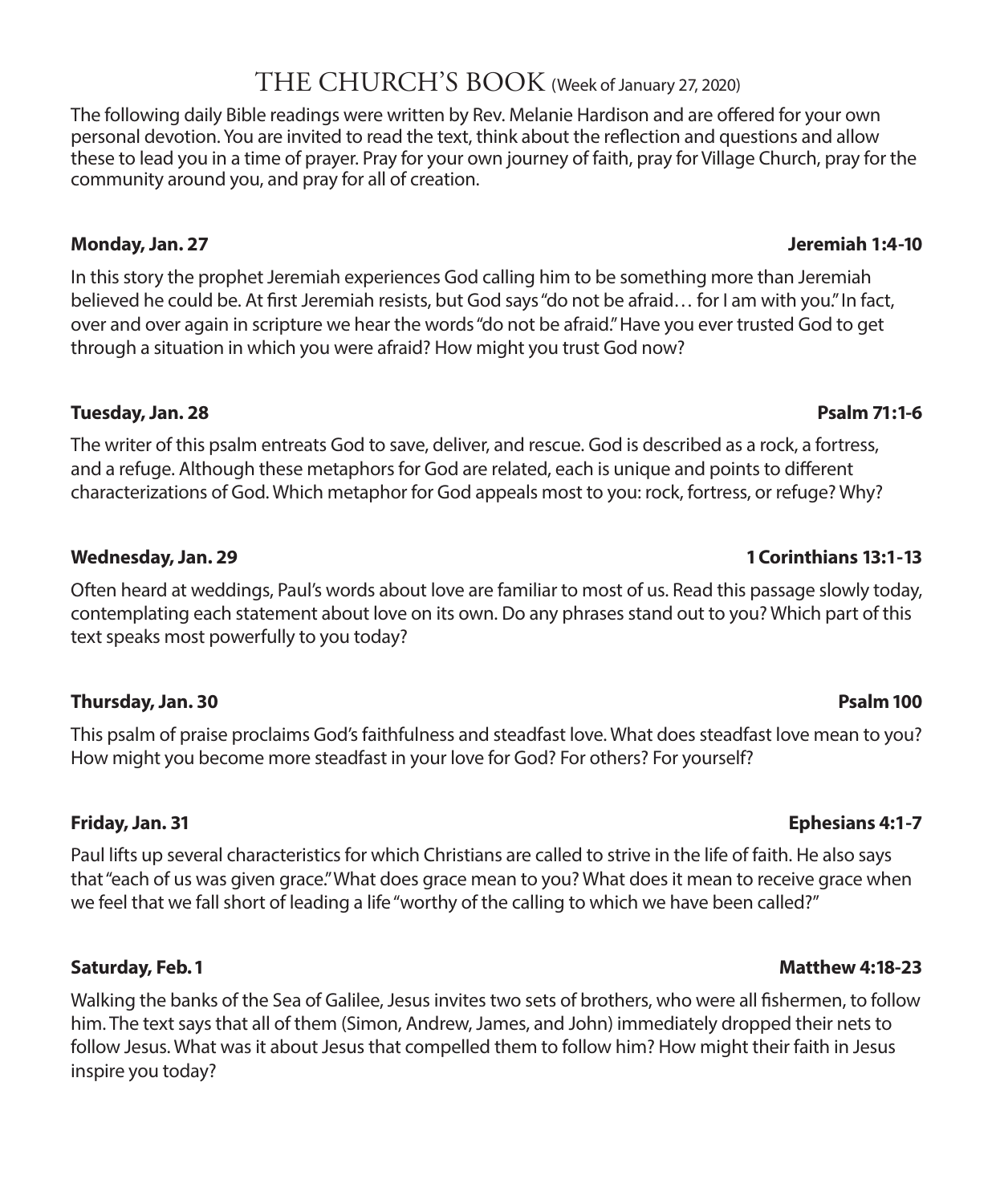



Let's worship together and watch The Big Game! Come for The Gathering service at 4 p.m. next Sunday, Feb. 2, followed by the Super Bowl at 5:30 p.m. on the big screen in Friendship Hall. Bring a hearty potluck dish to share. We will provide drinks, popcorn and hot dogs. No reservations needed. Just come have fun! Contact cindy.wilcox@villagepres.org with questions. This event is sponsored by the Connectional Ministries Committee.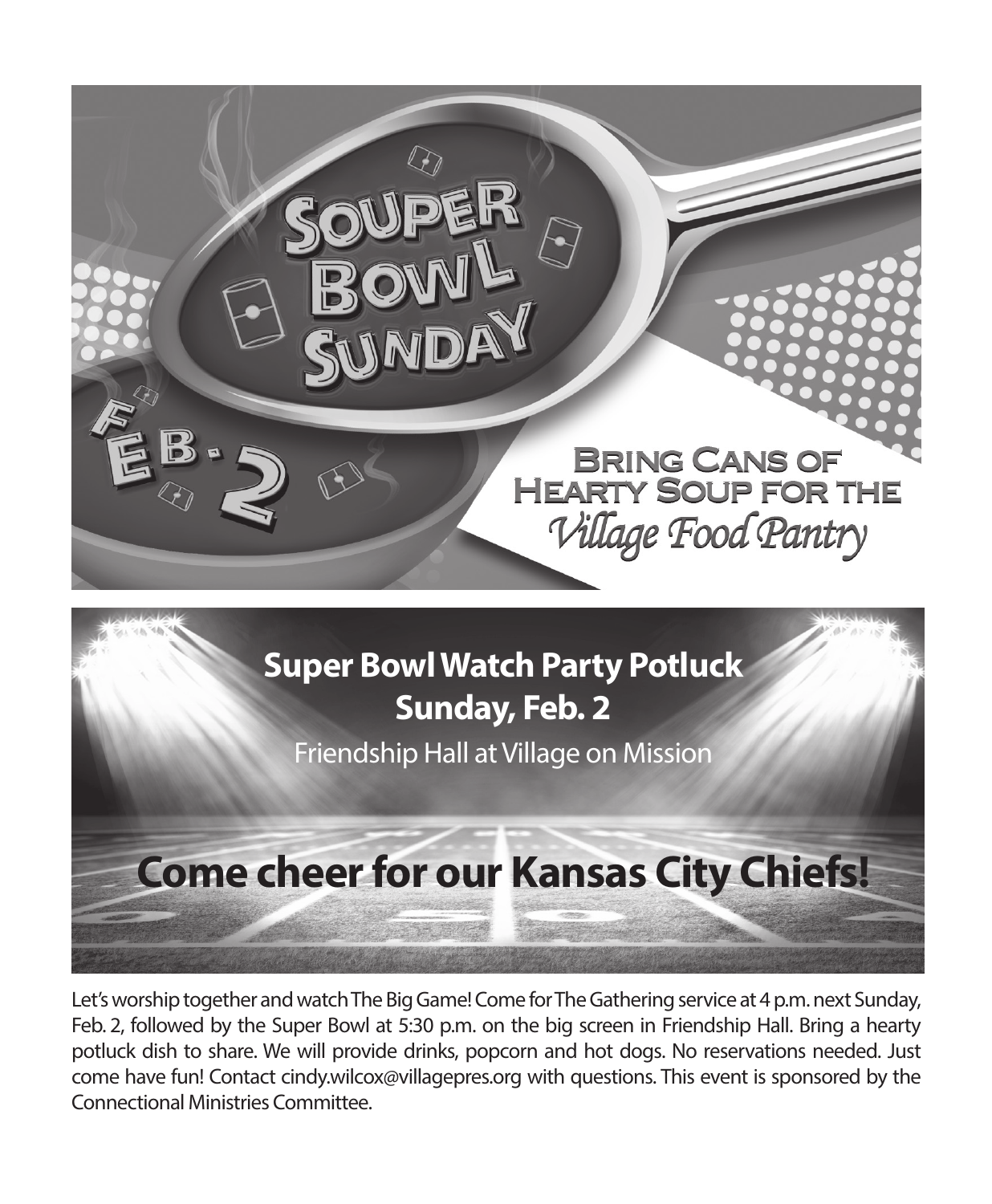## TODAY AT VILLAGE

**WELCOME TO VILLAGE CHURCH!** Please join us every week. Refreshments are available in Friendship Hall following the worship service.

**ALL-CHURCH WINTER BOWLING EVENT TODAY** – 2-4 p.m. Sunday, Jan. 26, at Ward Parkway Lanes. Connectional Ministries is sponsoring our annual All-Church Winter Bowling event for our Village Church family. Ward Parkway Lanes is located at 1523 W. 89th St. in Kansas City, Missouri. We have lanes specifically reserved for Village Church at a \$5 per person (includes shoes!) for two hours of play. Come and join us for indoor fun for all ages. RSVP to Cindy Wilcox at cindy.wilcox@villagepres.org.

**DISCOVER VILLAGE KIOSKS** – Located at the North Welcome Center entrance and in Friendship Hall, Discover Village is a place where people can share conversation, ask questions of our hosts and enjoy a cookie. Whether you are newer to Village or a long-time member and have an interest in serving, connecting, or growing, come to the Discover Village kiosk.

**THE GATHERING**– Every Sunday at 5 p.m., join us for an alternative style of worship in Friendship Hall with music by Becky and Nathan Bliss and the same preaching as morning worship. To see more and listen in, check out VPCTheGathering.org. Reminder! Because we love the Chiefs, but love Jesus more, we'll gather next Sunday at 4 p.m. instead of 5. Stay after to enjoy some recreation with your community.

**NEW TO US?** Village Presbyterian Church is a Presbyterian (USA) family of faith that is inclusive, caring and welcoming of all people. We are one church worshiping at two campuses. Our Overland Park Campus is located at 14895 Antioch Road. If you would like a tour of Village Church on Mission, contact Cindy Wilcox at cindy.wilcox@villagepres.org or 913-671-2331.

**WORSHIP BAGS** are available for children to enjoy during worship. Please return the bags to the baskets located in the Narthex at the end of the worship service.

### ADULT EDUCATIONAL MINISTRY

**SUNDAY MORNING CLASSES** – Four ongoing adult classes learn and grow together 9:30-10:30 a.m. Sunday mornings. Classroom discussions range from studying the New Testament to exploring the ancient biblical world to deciding how Christians live faithfully given today's complex challenges. For more information, talk with a Discover Village guide at our north and south entrances.

**NEW 11 A.M. ADULT CLASS** – This week, thousands rallied in Virginia in favor of gun rights while there were two murders here in Kansas City. Where do Christians stand on gun ownership and gun violence? What does the Bible say? Is there any middle ground here and should there be? All are welcome to this new six-week adult faith formation class. Each week we will explore events in the world through the lenses of our faith, scripture and tradition. The class is taught by Rev. Dr. Rodger Nishioka. 10:45-11:45 a.m. Rooms 132-133.

**VILLAGE U COMMUNITY CLASSES** – Registration is open. Visit villagepres.org/village-u-community-classes for more information.

**MEN'S BREAKFAST AND BIBLE WITH REV. TOM ARE** – This popular morning men's Bible study returns for February and March with nourishment for the body and the soul. Chef Emily Berns prepares a hot breakfast as Senior Pastor Tom Are leads a study of the Gospel of Mark. Register online under Village U. Breakfast is \$6. 7:30-8:30 a.m. Tuesdays, Feb. 4-25 and March 3-24 in Friendship Hall.

**BEING A SERVANT LEADER IN BUSINESS, THE CHURCH, AND POLITICS** – Brad Stratton is an elder, business owner, school board elected official and trustee for the Kansas Public Employees Retirement System. He will gather panels of persons from business, religion and politics to explore what it means to be a servant leader like Jesus Christ in each of these arenas. The panel on Feb. 5, will be the mayor of Overland Park, Carl Gerlach, the mayor of Prairie Village, Eric Mikkelson and Senator Terrie Huntington, former Kansas state senator. Register online under Village U. 6:30-8 p.m. Wednesdays, Feb. 5, 12, 19, in Rooms 126-127.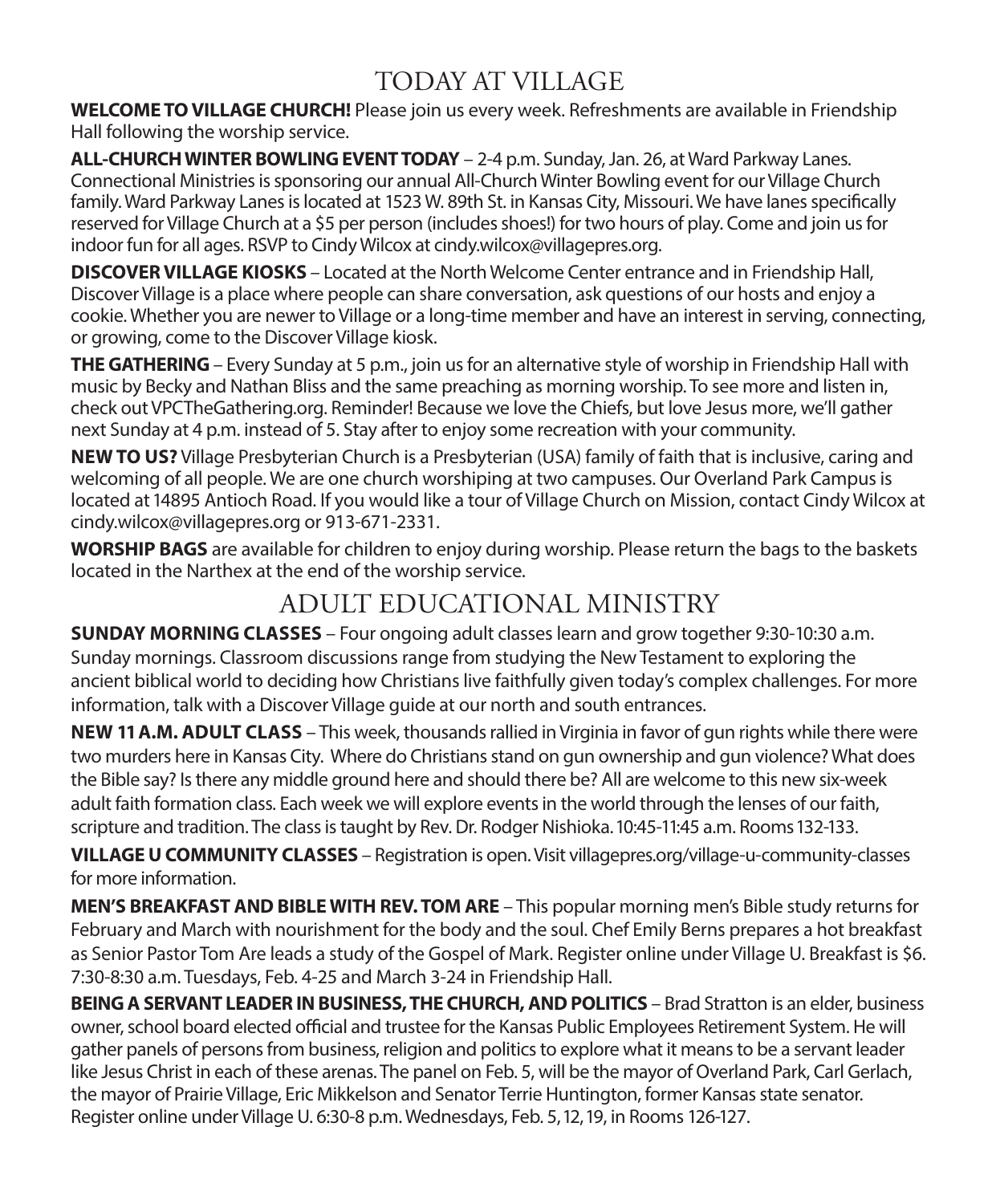**YOU JUST MIGHT BE A HERETIC** – Throughout the nearly 2,000 years of Christianity, the church has faced many controversies. Rev. Dr. Rodger Nishioka will explore the top 10 heresies the church has confronted and in many cases, continues to deal with today. Register online under Village U. 6:30-8 p.m. Wednesdays, Feb. 5, 12, 19, in Rooms 132-133.

**TECHNOLOGY SOLUTIONS: REDUCE YOUR CARBON FOOTPRINT** – Tony Liu will explore technology solutions that both reduce your carbon footprint and lower your electric bill. Drawing from personal experience, Tony will discuss products such as light bulbs, electric vehicles, solar panels and "smart" devices. 6:30-8 p.m. Tuesday, Feb. 4, in Room 316.

**FAITH SEEKING UNDERSTANDING: AN INTRODUCTION TO THEOLOGY** – Throughout the spring, Rev. Dr. Rodger Nishioka will lead a study of the most popular introductory theology textbook in Presbyterian seminaries. Participants must purchase a copy of the book, "Faith Seeking Understanding" by Dr. Daniel Migliore and read a chapter in preparation for each session. Register online under Village U. 11 a.m.–noon Thursdays beginning Feb. 6 and ending May 7, in Room 132.

**BATTLE OVER BALLOTS: VOTING IN KANSAS 2020** – Rev. Dr. Rodger Nishioka will facilitate an expert panel discussion regarding recent elections in Johnson County and Kansas. The topics will include voting procedures, voting accessibility and charges of voter fraud and suppression throughout the United States. Register online under Village U. 6:30-8 p.m. Monday, Feb. 10, in Room 132.

## CHILDREN AND FAMILY MINISTRY

**FIRST FLOOR-CHILD CARE-ALL SERVICES** – Infants to 4-year-olds are welcome in Rooms 114, 111 and/or 107.

**SUNDAY SCHOOL 2 to 4-year-olds/Pre-K** – Preschool Sunday School meets on the first floor. Registration and age specific room assignments are posted outside Room 107. **THIRD FLOOR K-6th grade** – The Lighthouse meets on the third floor. Registration and grade specific room assignments are posted outside Room 307. Room information is also posted outside Room 207.

**MORNING STARS** – 3-year-olds through 6th graders are welcome to join and sing. We meet from 10:30-11 a.m. Angel Choir (3 to 4-year-olds) meet in Room 204; Prelude Choir (K-2nd grade) meet in Room 201; Hallelujah Choir (3rd-6th grade) meet in Room 304. Pick up for all children is outside of their Morning Stars room. To register your child for Morning Stars, visit bit.ly/vpcchildren.

**SOUPER BOWL OF CARING** – This is the last Sunday to bring cans of soup to The Lighthouse (both Preschool and Elementary grades). This mission project shows kids they can make a positive difference in the world.

**BAPTISMS and NEW BABIES** – The upcoming baptisms are March 15 and May 10. An education class is offered for all members who are planning to baptize their children at Village. Share news of your new baby so we can welcome your new arrival with a gift. Call 913-671-2350 or email kate.ruecker@villagepres.org.

**VILLAGE ON MISSION KIDS DAY OUT 2020/2021 SCHOOL YEAR ENROLLMENT** – This program is for children ages 2 years-3 years (must be 2 years old by Dec. 1, 2020). KDO is offered on Thursdays from 9:30 a.m.-2:30 p.m. September thru May. Enrollment for the 2020/21 school year begins Monday, Feb. 10, for Village Church members, KDO alumni siblings and Village Church on Mission Preschool families. Enrollment for community members begins Wednesday, Feb. 19. Get more info on www.villagepres.org. Questions? Contact Marjean at 913-671-2322.

## CONNECTIONAL MINISTRIES

**WEDNESDAY FAMILY DINNERS** – Take a night off from cooking! Our next dinner is Jan. 29. The menu is beef pot roast, roasted potatoes & root veggies, vegetarian entrée, cherry cobbler a la mode. The salad bar opens at 5:15 p.m. and hot food bar is open from 5:30-6:30 p.m. \$7 for the full meal and \$6 for salad bar & dessert only. Kids age 10 and under eat free. RSVP by noon tomorrow to liz.middleton@villagpres.org or 913-671-2359.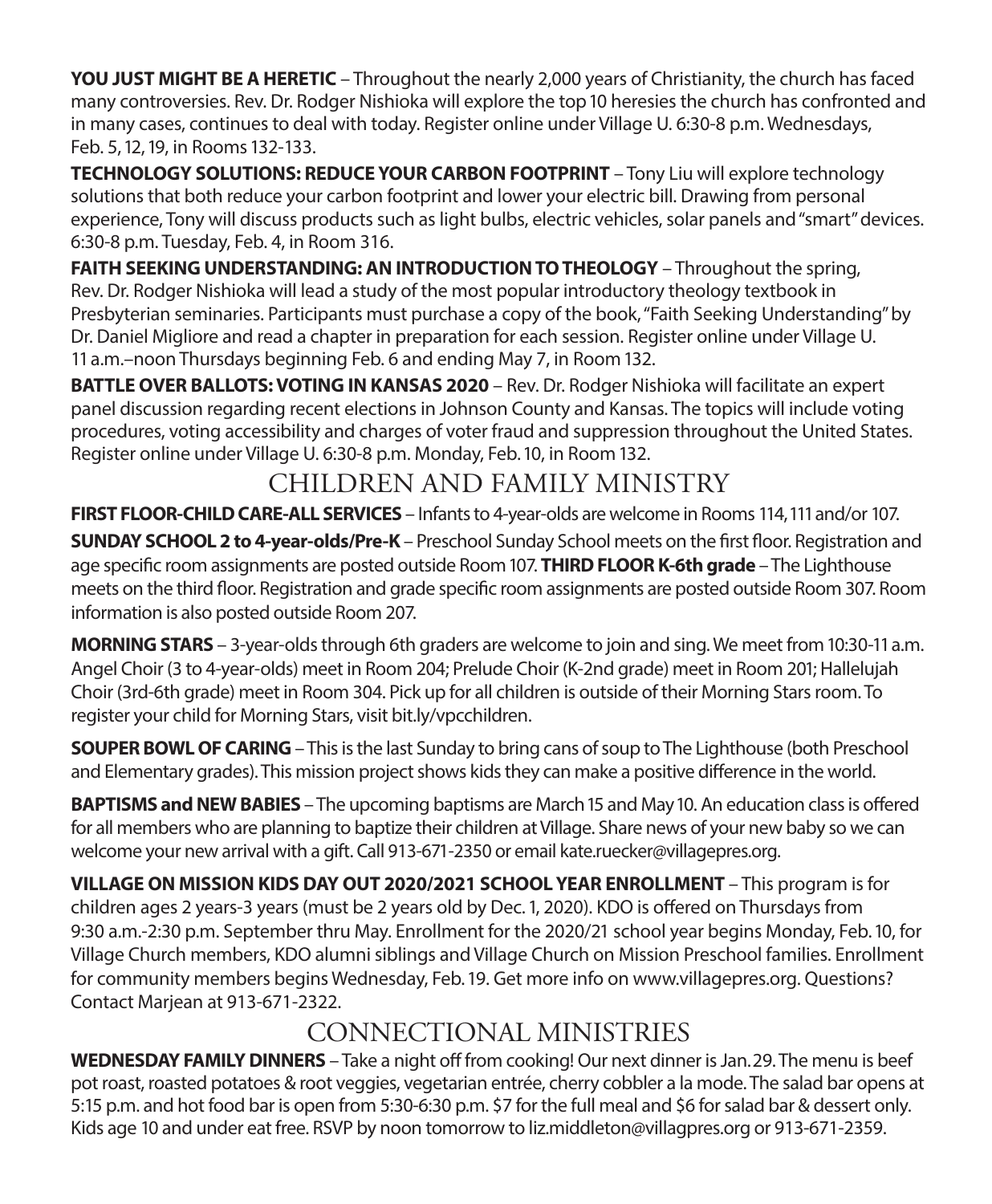### ENVIRONMENTAL ACTION

**SUSTAINABILITY IN JOHNSON COUNTY** – From 7-9 p.m. Monday, Feb. 3, in Room 232 at Village on Mission, commissioners Becky Fast and Janeé Hanzlick and Sustainability Manager Brian Alferman will discuss Johnson County's sustainability achievements to date, future opportunities for ongoing sustainability efforts within the county, and Johnson County's collaboration and involvement with metro area climate action initiatives. They will cover energy efficiency, renewable energy, food waste, stormwater management and more. There will be time for questions.

### MISSION

**THE FOOD PANTRY** – Next Sunday is Souper Bowl Sunday, the day when we try to fill the Village Pantry truck with hearty soups and crackers, which in turn will fill the Pantry's shelves for months to come. A warm bowl of hearty soups along with crackers is a comfort food during these cold months. Please be generous! The Clothes Closet is asking for bed and bath linens-warm blankets, sheets and towels are always in demand.

**GLOBAL MISSION OFFERING FEB. 2** – Every year, Village Church helps send volunteer teams to the Dominican Republic to provide surgical, medical and construction support. The proceeds from the global mission offering on Feb. 2 support the Dominican Republic Medical Partnership. DRMP provides health care services to Haitian families via partnership with the Good Samaritan Hospital in La Romana, Dominican Republic. proceeds also go toward the youth spring break international mission project. Yellow envelopes for this offering are available in hymnal slot in the pew in front of you.

## MUSIC MINISTRY

**KANSAS CITY WIND SYMPHONY CONCERT** – Join us at 2 p.m. Sunday, Feb. 2, in the Village on Mission Sanctuary for the third Kansas City Wind Symphony concert of the 2019-20 season. Admission is free! The program will include music by Steven Bryant, Charles Gounod, David Maslanka and a brand-new composition by local composer and educator Anthony Maglione.

## PASTORAL CARE AND COUNSELING

**MELINDA HENNEBERGER IS OUR GUEST SPEAKER ON FEB. 4** – "Kansas City Star" columnist and editorial writer Melinda Henneberger will share her thoughts at the next Faith and Grief lunch at noon Tuesday, Feb. 4, in Friendship Hall at Village on Mission. Ms. Henneberger has also been a reporter for "The New York Times" as well as a contributing editor for "Newsweek" magazine. Reservations are not required but helpful; contact Linda Alley at linda.alley@villagepres.org or 913-671-2327.

### PRESBYTERIAN WOMEN

**WOW LUNCH AT JACK STACK BARBEQUE** – All women are welcome to join Women of Wisdom, (WOW), for a warm, winter lunch at noon on Tuesday, Feb. 18, at Jack Stack Barbeque. Located at 9520 Metcalf, Jack Stack features a menu that pleases a large variety of tastes, including salads, soups, sandwiches, and especially its award-winning barbeque. We'll enjoy friendly fellowship in this warm, inviting atmosphere. RSVP by Feb. 17 to Marvie Sneegas at sneegi@kc.rr.com or 913-209-9608.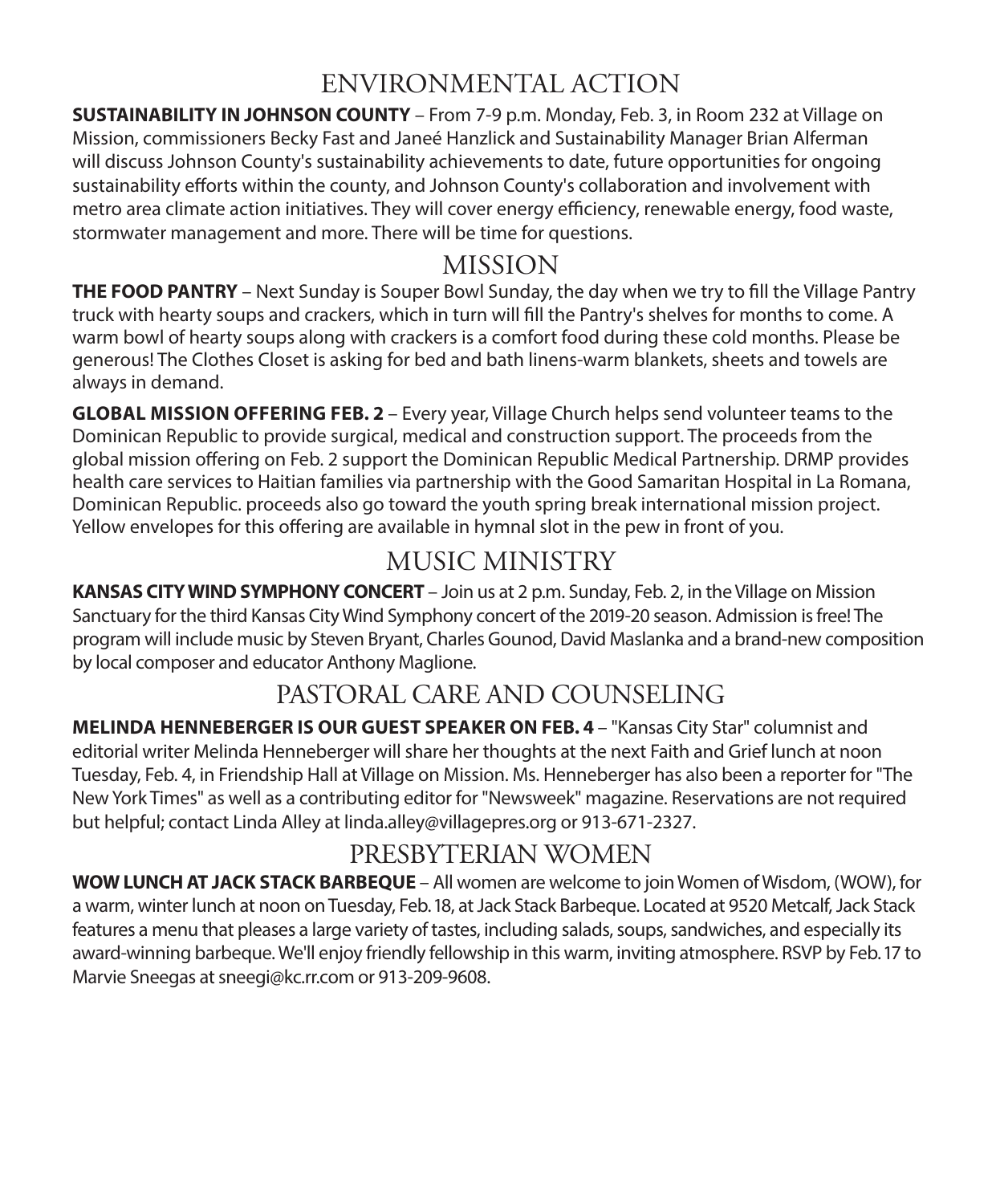### YOUNG ADULT MINISTRY

Young Adult Ministry is for all people in their 20's and 30's.

**THEOLOGY THURSDAYS** - 7 p.m. Thursdays, Village Church "Upper Room" (3rd Floor). We continue our new series, "Finding Jesus." Meet some strangers. Create some friends. Find Jesus along the way. All 20's and 30's welcome. Pizza provided!

**YOUNG ADULT WINTER RETREAT** – Feb. 28-March 1. This winter we retreat together at Table Rock Lake. This retreat is currently full. If you'd like to be added to the waiting list (because, you know, life is weird, and plans can change) let us know at VillagePresYA.org/retreat.

### YOUTH MINISTRY

**JOIN US FOR ANY OF OUR WEEKLY ACTIVITIES** – All are welcome regardless of previous Village attendance and no sign-up is required. Check villagepresyouth.org for more details.

**SUNDAY MORNINGS** – 9:30 a.m. Youth Loft (Room 333) for middle school, Upper Room (319) for high school.

**SNL (high school youth group)** – 6:30-8:30 p.m. Sundays, in the Youth Loft (Room 333).

**LOFTERNOONS (middle school after school program)** – 4-5:30 p.m. Tuesdays, Youth Loft (Room 333).

**GPS (middle school youth group)** – 6:30-8 p.m. Wednesdays, in the Youth Loft (Room 333).

**EARLY TABLE (morning devotional for high schoolers with food)** – 7:30-8:15 a.m. Thursdays, in the Youth Loft (Room 333), with rides to school available.

**CONFIRMATION BEGINS TODAY** – Confirmation meets at 11 a.m. in Rooms 232/233. You can still join the class! Register at villagepresyouth.org/confirmation, or email madeline.chamberlain@villagepres.org.

**SUMMER TRIP REGISTRATIONS OPEN** – Registration is now open for the Middle School Mission Trip, High School Montreat, and High School Boundary Waters Trip! Visit villagepresyouth.org/forms to sign up, or email madeline.chamberlain@villagepres.org.

### **Winter Weather Advisory**

If the weather forecast is to have 4 inches or more snowfall during Saturday night, the 8 a.m. worship service at Village on Mission will be cancelled.